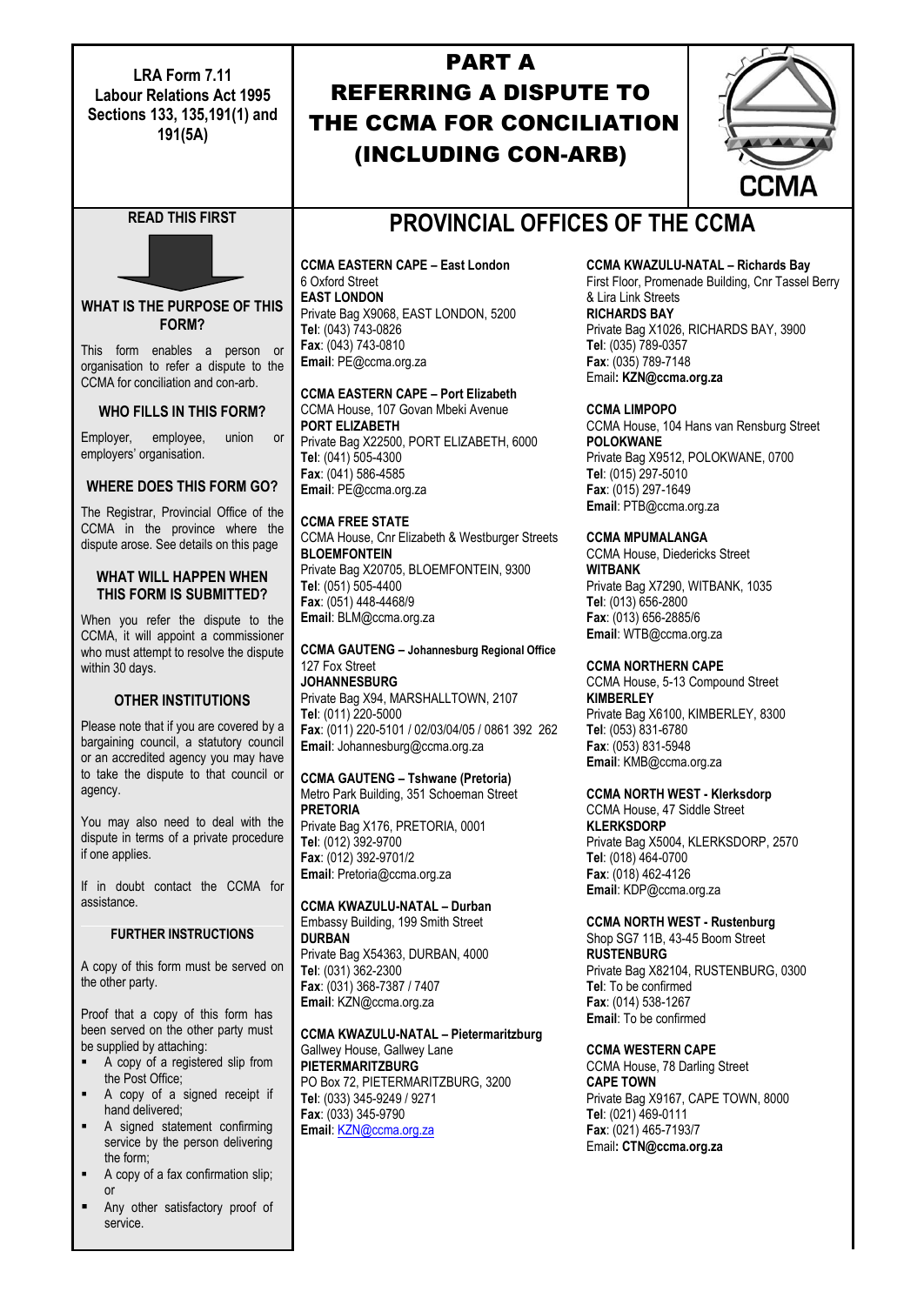**Referring a Dispute to the CCMA for Conciliation (including Con-Arb) Page 2 of 5 pages** Tick the correct box M The name of the employee or an employer that is referring the dispute must be filled in (a). If there is more than one employee to the dispute and the referring party is not a trade union, then each employee must supply their personal details and signature on a separate page, which must be attached to this form. These alternate contact details should be of a union official or representative, a relative or a friend. The name of the trade union or employers organisation that is referring the dispute or assisting a member to refer a dispute must be filled in (b). **OTHER PARTIES** If more than one party is referring the dispute or if the dispute is referred against more than one party, write down the additional names and particulars on a separate page and attach to this form. Tick the correct box  $\boxtimes$ **1. DETAILS OF PARTY REFERRING THE DISPUTE As the referring party, are you:**  $\Box$  An employee  $\Box$  A trade union  $\square$  An employer  $\square$  An employer's organization **(a) Name of the party if the referring party is an employee or employer** Name:……………………………….. ………………….…………………………..…….. ID Number:………………………………………………………………………………… Postal Address:……….……………………………….……….………………………….. ……………….……………………..……………………….Postal Code:………………. Tel:………………………………………….Cell:…………………………..…………….. Fax:…………………….……………… Email: ………………………………………….. **Alternate contact details of employee:** Name:………………….………………………………………………….………………….. Postal Address:………………………….………………………………………….……….. ………………….…………………….……………………….Postal Code:…..…………… Tel:…………………………………….……….Cell:……………………………….……….. Fax:……………………….…………… Email: …………………………………………….. **(b) Name of the referring party if the referring party is an employer's organisation or trade union, or if the employer's organisation is assisting a member to the dispute** Name:…………………….…………….. …………………………………..…………….. Postal Address:………………….…………………………………………..…………….. …………………………………………………………….Postal Code:……….…………. Tel:……………………..……….…………….Cell:……………………………………….. Fax:…………………….……….………… Email: ……………………………………….. **2. DETAILS OF THE OTHER PARTY (PARTY WITH WHOM YOU ARE IN DISPUTE)** The other party is:  $\Box$  An employee  $\Box$  A trade union  $\Box$  An employer  $\Box$  An employer's organisation Name:……………….………………….. …………………………………………………….. Postal Address:………….…………………………………………………………………….. …………………………….……………………………….Postal Code:……………………. Tel:…………….…………………………….Cell:…………………………………………….. Fax:……………….………………………… Email: …………………………………………..  **Please turn over READ THIS FIRST**

**LRA Form 7.11**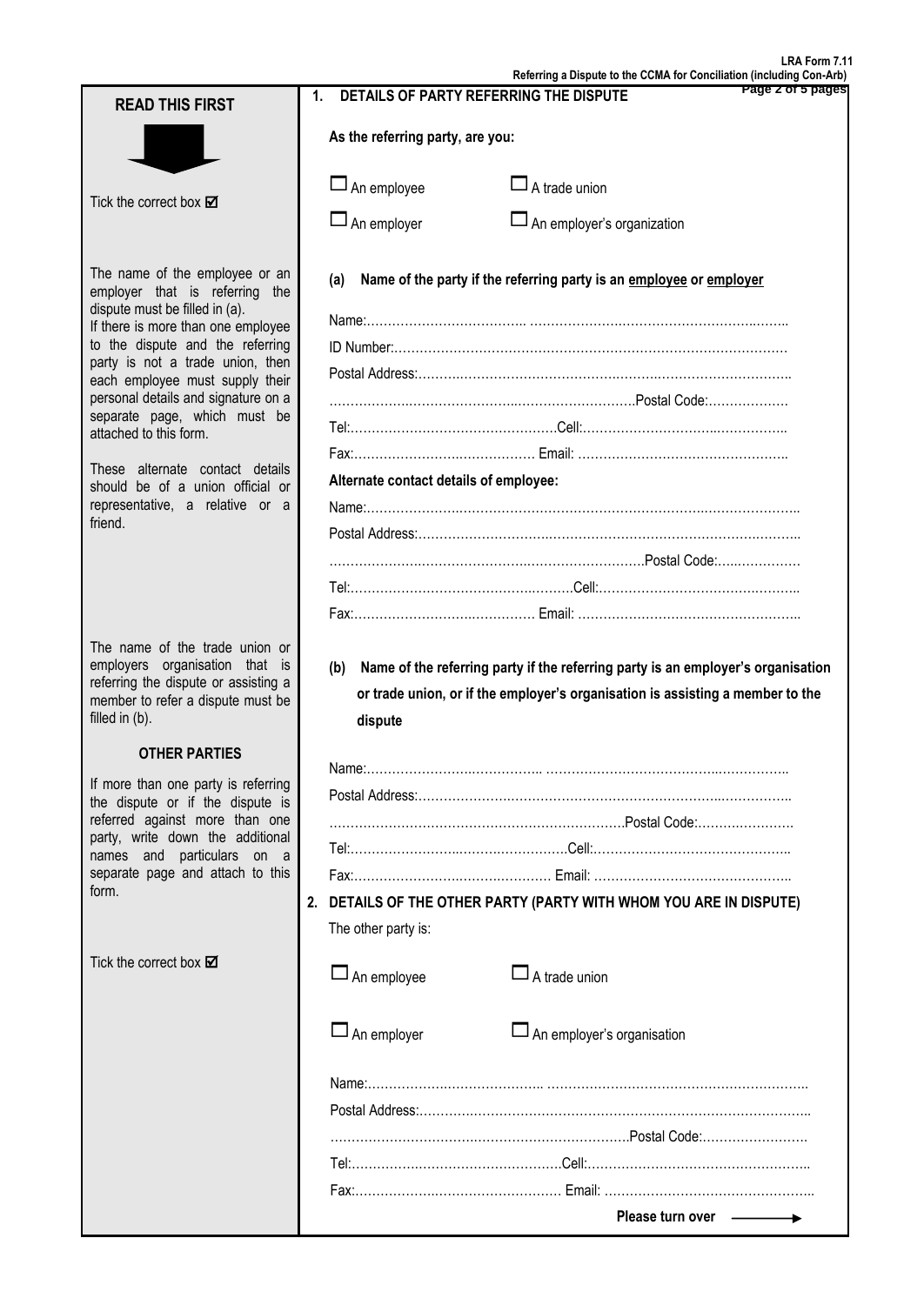|                                                                                                                                       | <b>NATURE OF THE DISPUTE</b><br>3.                                                                                  |                                          |                                                                             |  |  |  |  |  |
|---------------------------------------------------------------------------------------------------------------------------------------|---------------------------------------------------------------------------------------------------------------------|------------------------------------------|-----------------------------------------------------------------------------|--|--|--|--|--|
|                                                                                                                                       | What is the dispute about (tick only one box)?                                                                      |                                          |                                                                             |  |  |  |  |  |
| Tick the correct box $\blacksquare$<br>the<br>dispute<br>lf.<br>concerns<br>dismissals, also<br>complete<br>Part B (See Page 5)       | $\Box$ Unfair dismissal                                                                                             | Unfair Labour Practice<br>(Give details) | Refusal to Bargain                                                          |  |  |  |  |  |
|                                                                                                                                       | Organisational Rights                                                                                               | Mutual Interest                          | S80 BCEA                                                                    |  |  |  |  |  |
|                                                                                                                                       | LI<br>Unilateral change to terms<br>and conditions of employment                                                    | Severance pay<br>S41 BCEA                | Unfair Discrimination<br>S10 of the Employment<br>Equity Act (Give details) |  |  |  |  |  |
|                                                                                                                                       | Interpretation/ Application of<br><b>Collective Agreement</b>                                                       | Disclosure of Information                | S19 Skills Development<br>ىسا<br>Act                                        |  |  |  |  |  |
|                                                                                                                                       | Freedom of Association                                                                                              | J Unfair Labour Practice<br>(probation)  |                                                                             |  |  |  |  |  |
|                                                                                                                                       | Other (please describe)                                                                                             |                                          |                                                                             |  |  |  |  |  |
|                                                                                                                                       |                                                                                                                     |                                          |                                                                             |  |  |  |  |  |
|                                                                                                                                       |                                                                                                                     |                                          |                                                                             |  |  |  |  |  |
| section<br>This<br>must<br>be                                                                                                         |                                                                                                                     |                                          |                                                                             |  |  |  |  |  |
| completed!                                                                                                                            |                                                                                                                     |                                          |                                                                             |  |  |  |  |  |
| If necessary write the details on<br>a separate page and attach to                                                                    |                                                                                                                     |                                          |                                                                             |  |  |  |  |  |
| this form                                                                                                                             | <b>DATE DISPUTE AROSE</b><br>4.                                                                                     |                                          |                                                                             |  |  |  |  |  |
|                                                                                                                                       | The dispute arose on:                                                                                               |                                          |                                                                             |  |  |  |  |  |
| <b>UNFAIR LABOUR PRACTICE</b>                                                                                                         | (give the date, day, month and year)                                                                                |                                          |                                                                             |  |  |  |  |  |
|                                                                                                                                       | The dispute arose where:<br>(give the city/town in which the dispute)                                               |                                          |                                                                             |  |  |  |  |  |
| If the dispute(s) concerns an<br>labour<br>practice<br>unfair<br>the<br>dispute must be referred (ie.<br>received by the CCMA) within | If the dispute concerns a dismissal the date inserted here must be the same as that set out in Item<br>2 of Part B. |                                          |                                                                             |  |  |  |  |  |
| 90 days of the act or omission<br>which gave rise to the unfair                                                                       | 5.<br>DETAILS OF DISPUTE PROCEDURES FOLLOWED                                                                        |                                          |                                                                             |  |  |  |  |  |
| labour practice. If more than 90<br>days has elapsed you are                                                                          | Have you followed all internal grievance / disciplinary procedures<br>before coming to the CCMA?                    |                                          | $\sqcup$ $_{\mathsf{YES}}$<br>$\sqcup$ NO                                   |  |  |  |  |  |
| required<br>for<br>to<br>apply<br>condonation.                                                                                        |                                                                                                                     |                                          |                                                                             |  |  |  |  |  |
|                                                                                                                                       |                                                                                                                     |                                          |                                                                             |  |  |  |  |  |
|                                                                                                                                       |                                                                                                                     |                                          |                                                                             |  |  |  |  |  |
|                                                                                                                                       | <b>RESULT OF CONCILIATION</b><br>ნ.                                                                                 |                                          |                                                                             |  |  |  |  |  |
|                                                                                                                                       |                                                                                                                     |                                          |                                                                             |  |  |  |  |  |
|                                                                                                                                       |                                                                                                                     |                                          |                                                                             |  |  |  |  |  |
|                                                                                                                                       |                                                                                                                     |                                          |                                                                             |  |  |  |  |  |
|                                                                                                                                       | Please turn over                                                                                                    |                                          |                                                                             |  |  |  |  |  |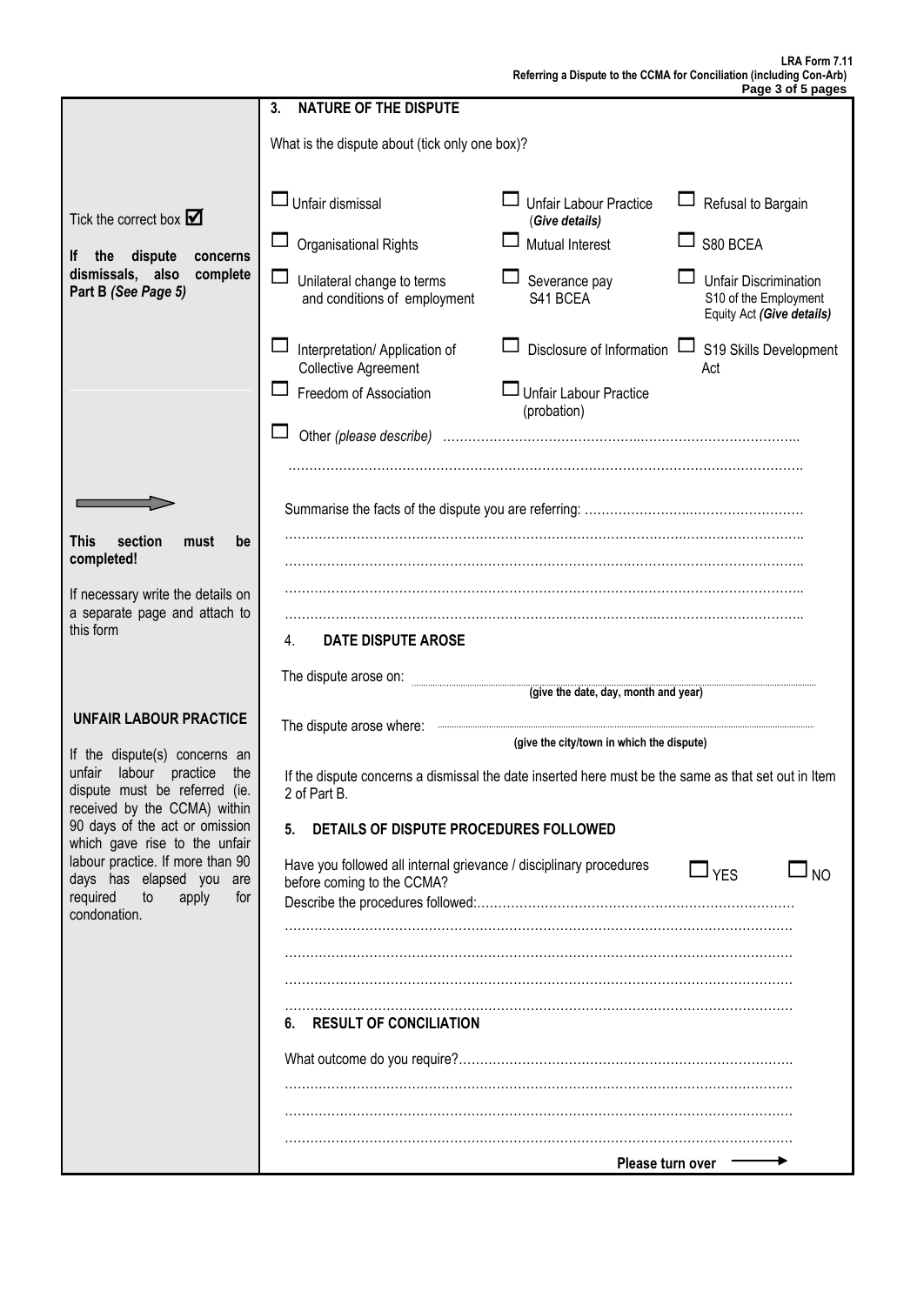|                                                                                             | 7.<br><b>SECTOR</b>                                                                                                             |  |  |  |  |  |  |  |
|---------------------------------------------------------------------------------------------|---------------------------------------------------------------------------------------------------------------------------------|--|--|--|--|--|--|--|
|                                                                                             | Indicate the sector or service in which the dispute arose.                                                                      |  |  |  |  |  |  |  |
|                                                                                             | $\Box$ Private Security<br>$\Box$ Retail sector<br><b>Public Service</b>                                                        |  |  |  |  |  |  |  |
|                                                                                             | Paper & Printing<br>Mining<br>Health                                                                                            |  |  |  |  |  |  |  |
| Tick the correct box $\blacksquare$                                                         | $\square$ Services<br>$\sqcup$ Motor<br>Chemical                                                                                |  |  |  |  |  |  |  |
|                                                                                             | Food & Beverage<br>Agriculture<br>Distribution                                                                                  |  |  |  |  |  |  |  |
|                                                                                             | <b>Building &amp; Construction</b><br>Contract Cleaning<br>Wholesale                                                            |  |  |  |  |  |  |  |
|                                                                                             |                                                                                                                                 |  |  |  |  |  |  |  |
|                                                                                             | Domestic                                                                                                                        |  |  |  |  |  |  |  |
|                                                                                             | 8.<br><b>INTERPRETATION SERVICES</b>                                                                                            |  |  |  |  |  |  |  |
|                                                                                             | Do you require an interpreter at the conciliation / con-arb?<br>$\Box$ YES<br>J NO                                              |  |  |  |  |  |  |  |
|                                                                                             | If yes, please indicate for what language:                                                                                      |  |  |  |  |  |  |  |
| Parties may, at their own cost,                                                             | $\mathsf{\mathsf{J}}$ isiZulu<br>J <sub>isiXhosa</sub><br>isiNdebele<br>Afrikaans                                               |  |  |  |  |  |  |  |
| bring interpreters for languages<br>other than the official South                           | siSwati<br>Setswana<br>Sepedi<br>Sesotho                                                                                        |  |  |  |  |  |  |  |
| African languages. Please                                                                   | Tshivenda<br>Xitsonga<br>Other (please indicate)                                                                                |  |  |  |  |  |  |  |
| indicate this under 'other'.                                                                | <b>SPECIAL FEATURES / ADDITIONAL INFORMATION</b><br>9.                                                                          |  |  |  |  |  |  |  |
| Special features might be the                                                               |                                                                                                                                 |  |  |  |  |  |  |  |
| urgency of the matter, the large                                                            | Briefly outline any special features / additional information the CCMA needs to note:                                           |  |  |  |  |  |  |  |
| number of people involved,<br>important legal or labour issues                              |                                                                                                                                 |  |  |  |  |  |  |  |
| etc.                                                                                        |                                                                                                                                 |  |  |  |  |  |  |  |
|                                                                                             |                                                                                                                                 |  |  |  |  |  |  |  |
|                                                                                             | 10. Dispute about unilateral change to terms and conditions of employment (s64 (4))                                             |  |  |  |  |  |  |  |
| Only fill this in if this is a dispute<br>about<br>unilateral change<br>to                  | I/we require that the employer party not implement unilaterally the proposed changes that                                       |  |  |  |  |  |  |  |
| conditions<br>of<br>and<br>terms                                                            | led to this dispute for 30 days, or that it restore the terms and conditions of employment<br>that applied before the change.   |  |  |  |  |  |  |  |
| employment.                                                                                 |                                                                                                                                 |  |  |  |  |  |  |  |
|                                                                                             |                                                                                                                                 |  |  |  |  |  |  |  |
|                                                                                             | 11. OBJECTION TO CON-ARB PROCESS                                                                                                |  |  |  |  |  |  |  |
| The con-arb process involves<br>arbitration<br>being<br>held<br>immediately<br>after<br>the | I/we object to the arbitration commencing immediately after the conciliation in terms of Section<br>$191(5A)(c)$ .              |  |  |  |  |  |  |  |
| conciliation if the<br>dispute<br>remains unresolved.                                       |                                                                                                                                 |  |  |  |  |  |  |  |
| Only fill this in if you object to                                                          | If the employer objects to the arbitration commencing immediately after the conciliation the                                    |  |  |  |  |  |  |  |
| the arbitration commencing                                                                  | employer must submit a written notice in terms of CCMA Rule 17(2) at least 7 days prior to the                                  |  |  |  |  |  |  |  |
| immediately after conciliation.<br>An objection cannot be made in                           | scheduled date of the conciliation. The employer must attend the conciliation regardless of<br>whether it makes this objection. |  |  |  |  |  |  |  |
| disputes relating to probation.                                                             | 12.<br><b>CONFIRMATION OF ABOVE DETAILS</b>                                                                                     |  |  |  |  |  |  |  |
|                                                                                             |                                                                                                                                 |  |  |  |  |  |  |  |
|                                                                                             |                                                                                                                                 |  |  |  |  |  |  |  |
|                                                                                             | (place)<br>(date)                                                                                                               |  |  |  |  |  |  |  |
|                                                                                             |                                                                                                                                 |  |  |  |  |  |  |  |